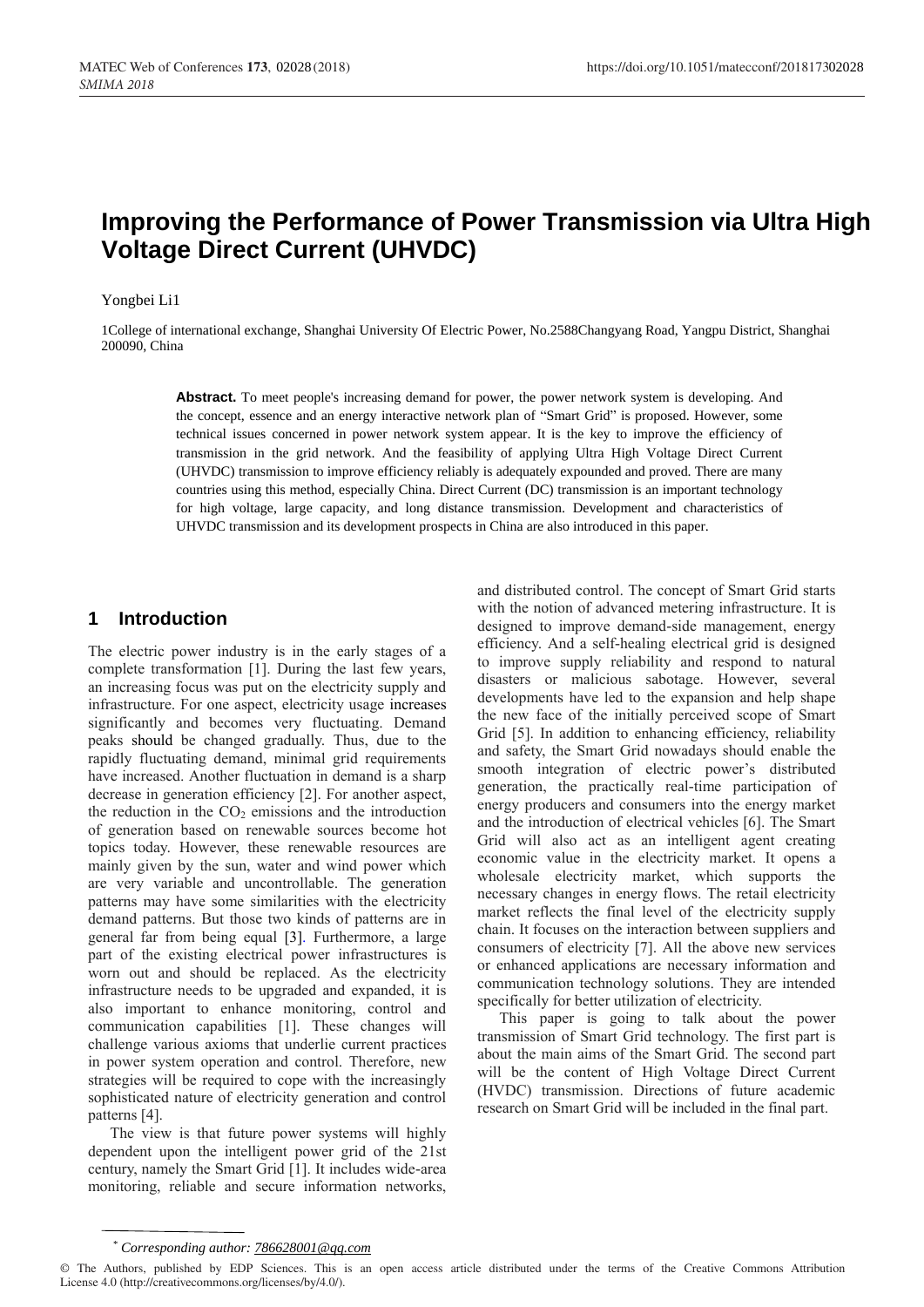# **2 Background:**

#### **2.1 The history of the Smart Grid development**

As early as 2001, Italy electric power company installed and reconstructed 30 million smart meters, and established an intelligent metering network [8].

In 2005, Campbell invented a technology, using the principle of Swarm (group behavior) [8]. The electrical appliances in the building coordinated with each other and reduced the power consumption of the building in the peak period of electricity consumption. Campbell also invented a wireless controller which connected all electrical devices in the building, and achieved effective control [9].

In 2006, IBM of the United States proposed "Smart grid" solution which was mainly to solve the safety operation of the power grid and to improve the reliability. The program provides a large framework. It aimed to improve operational efficiency and reliability, and reduce the cost of the relevant enterprises through the optimal management of power production, transportation, retail and so on [10].

The first official definition of Smart Grid was provided by the Energy Independence and Security Act of 2007 (EISA-2007), which was approved by the US Congress in January 2007 and signed to law by President George W. Bush in December 2007 [11].

"Interactive smart grid", proposed by Chinese energy expert Wu Jiandong, covers the meaning of Smart Grid. Interactive Smart Grid is based on Internet and open information model. We can achieve power transmission and power supply in the whole process of intelligent information technology and hierarchical interactive management [12].

### **2.2 The strategies of smart grid in different countries**

The Smart Grid in the world construction process has been started, and many countries have established the Smart Grid construction goal, course of action and investment plan. Combined with the supervision mechanism, current situation of power grid infrastructure and targets of Smart Grid, different countries have their own different strategies [13].

The Smart Grid construction in United States concentrates on the upgrading and updating of power network infrastructure. The main strategies aim to maximize the use of information technology to achieve the replacement of artificial substitution [8]. Super Smart Grid of the European Union (EU) mainly aims at large scale utilization of distributed generation and renewable energies. Meanwhile, promoting the transformation of the entire electricity industry development model is another target to achieve [8]. European countries develop their own Smart Grid researches and pilot projects with their own advantages and characteristics of the electric power technology development. New Smart Grid's construction plan in Britain is to build Intelligent City. Germany started "E-Energy" demonstration project.

France and Italy focus on the development of distribution network intelligent meter and interaction [14]. Denmark focuses on the development of wind power generation and its control technology [15]. Australia implement advanced metering infrastructure to better manage the power consumption [13]. The core of Japanese Smart Grid is to build a grid suitable for large-scale promotion and development of solar power so as to solve the stability of energy resources and achieve energy visualization management [16]. Research focus of Korea Smart Grid is on intelligent green city construction. Korea also intends to increase the proportion of green energy in total energy use [13]. China concentrates on carrying out the research and practice work of the power grid modern construction and operation management technology. China is also organizing researches which are focused on access of new energy, Ultra-High Vacuum (UHV) transmission and large power grid operation control and soon. The work is done to develop international advanced and leading scientific power grid technology [13].

## **3 AC and DC in grid transmission**

### **3.1 The advantage of AC transmission**

For Alternating Current (AC) transmission, the voltage level which is of 220kV or below is generally considered as high voltage. The voltage of 330kV to 750kV is called UHV, 1000kV and above is called Extra-High Voltage (EHV) [17].

The reliability of 1,000kV large capacity and long distance AC transmission system is obviously higher than that of the 800kV DC transmission system [18]. And High Voltage Alternating Current (HVAC) transmission can have a transfer point in the process of transmission. It can form a powerful power network. With the network, we can transmit power and decide the way of wiring according to the distributed power point and distributed load point [19].

### **3.2 The advantage of DC transmission**

There is something slightly different in Direct Current (DC) transmission. The general name of voltage which is over 100kV is high pressure. 500kV and 600kV are still called high pressure, which are generally not called UHV. However, the voltage which is over 600kV is called UHV [17]. And 800kV is determined as the appropriate voltage of the Ultra High Voltage Direct Current (UHVDC) transmission in China [20].

There are many advantages in DC transmission technology. 1) the watt level and direction of power transmission can be controlled and adjusted quickly; 2) the access of DC transmission system will not increase the short circuit capacity of the original power system; 3) the stability level of the system can be improved by using DC modulation; 4) when a pole of direct current does not work, the other can continue to run and utilize its overload capacity to reduce the loss of power under the monopole malfunction; 5) the width of the DC overhead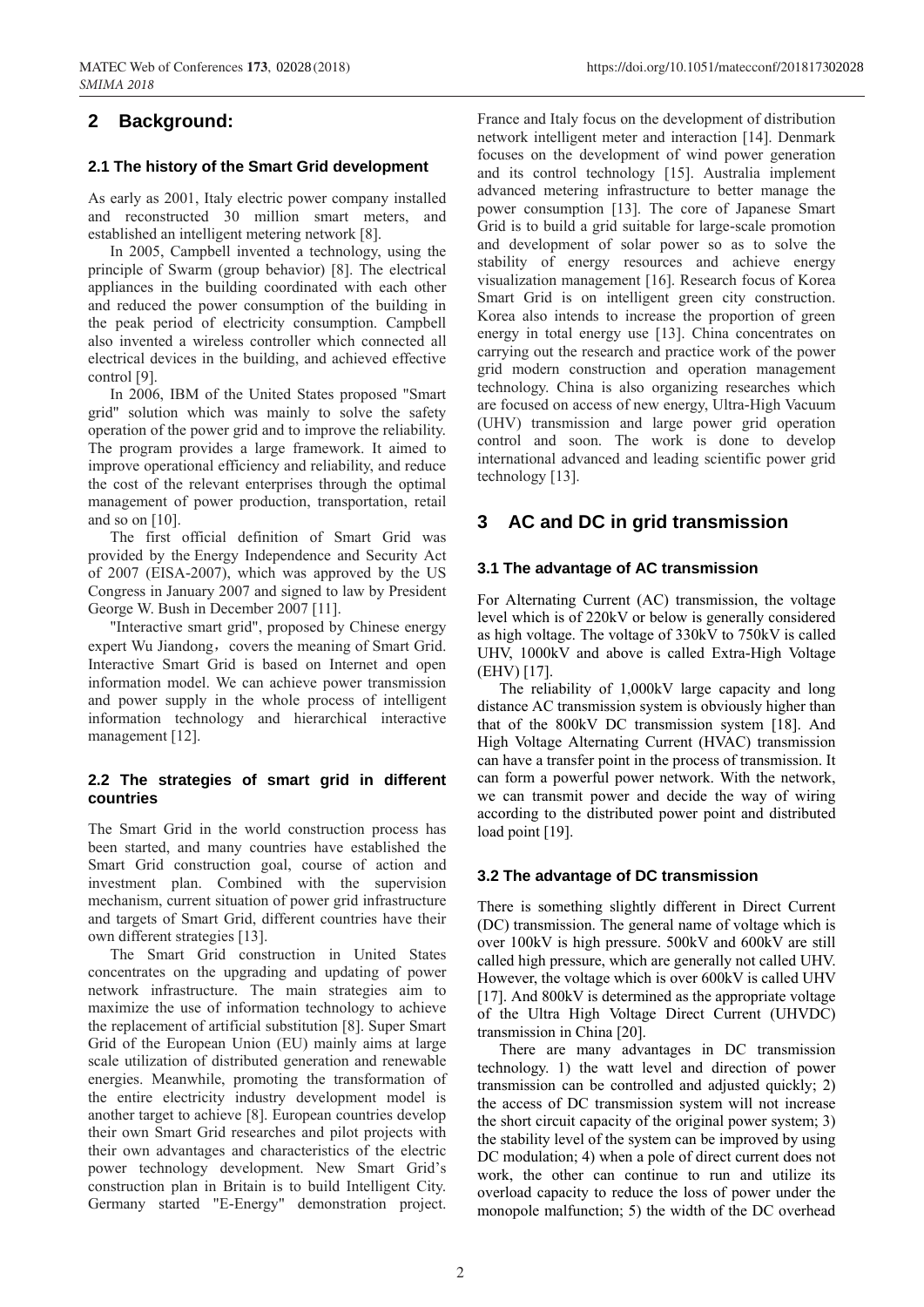line corridor is about half the width of the same voltage grade AC line corridor [21]; and 6) the cost of the unit length of the DC transmission line is significantly lower than that of the AC line [22].

### **3.3 UHVDC**

UHVDC transmission does not need complex system design. It only needs positive and negative Wireways [20]. In addition to all the advantages of DC transmission, it has more superiorities. Obviously, the transmission voltage is very large in UHVDC. And it has large transport capacity. The power transmission capacity of UHVDC power transmission project is up to 5GW to 6.4GW. Besides, it is capable to transmit power in a super long distance, which is up to 1500km, and even more than 2000km [23].

There are three kinds of volt ampere characteristics of HVDC system. Determination of current control and ignition angle's minimum limit is on the rectifying side and control of extinguishing angle control is on the inverter side. The voltage control is decided by the inverter side. The control of the rectifying side remains unchanged while the inverter side implements the control of dynamic trigger angle. The control characteristics of UHVDC system basically belong to pole control [24].

### **4 AC--DC transformation**

Compared with AC transmission, DC transmission has many advantages and it is widely used in practice. Therefore, we are going to introduce some conversion method between AC and DC.

### **4.1 UHV converter station**

UHV converter station is composed of basic commutation units. The basic converter unit mainly includes converter transformer, converter, control and protection devices, and AC/DC filters. The layout of the converter station depends on the connection mode between the converter transformer and the converter valve [21]. The station is set in order to convert alternating current into direct current or convert direct current into alternating current. And it also helps to meet the requirements of the power system for safety, stability and the quality of power.

### **4.2 Capacitor Commutated Converter (CCC)**

CCC technology connects the fixed capacitor in series to the traditional commutation system's converter transformer and commutator. The reactive power consumption can be compensated by series-wound capacitor. And the reactive power consumption basically does not change with the amount of the active power transmitted, thus reducing the reactive power compensation. Capacitor Commutation Converter can significantly improve the stability of AC and DC systems, increase the anti-interference ability, reduce the probability of commutation failure, and suppress the DC

short-circuit current [25-27].

### **4.3 control and protection**

The core of the DC project is the control and protection. Due to the high energy of UHV direct current transmission, higher requirements for DC control and protection are put forward. In order to avoid the commutation failure caused by multiloop direct current, the DC additional control should be taken good use of to improve the stability and the flexibility of the system. In addition, due to the series-wound 12 pulsation of UHVDC transmission commutation valves, the corresponding control and protection should be studied in depth [24].

## **5 Conclusion**

Today's power system is dramatically changing. The awareness of global warming and the environmental impact of burning fossil fuels are increasing, oil and gas prices are soaring and security of supply is becoming a major global concern. In this environment, energy policy is shifting towards a more sustainable power system [28].And electrical energy becomes more and more important nowadays.

### **5.1 The development of DC technology in China**

The research work on DC transmission technology in China started in 50s. And China's geographical conditions are very suitable for the development of HVDC transmission. At present, a number of DC transmission lines have been put into operation in China. The work of these DC transmission projects indicates that the DC transmission technology in China has been greatly improved and developed. Besides the interconnection of Smart Grid promotes the development of HVDC [29]. Under the condition of reliable operation of the system, the direction of the development is to continuously improve the operation voltage, increase transmission power, reduce system losses and develop its fast controllability in order to improve the power system's stability [30].

### **5.2 transmission technology**

In this paper, the background and motivation of Smart Grid are presented. It is talked that AC and DC in grid transmission and their advantages separately. In China, DC power transmission is widely used. DC transmission can improve the system's stability, reduce the power loss and achieve long distance transmission. And UHVDC transmission technology has been developed for many years and makes the long distance transmission more reliable. The implementation of the converter station helps to achieve the conversion from AC to DC.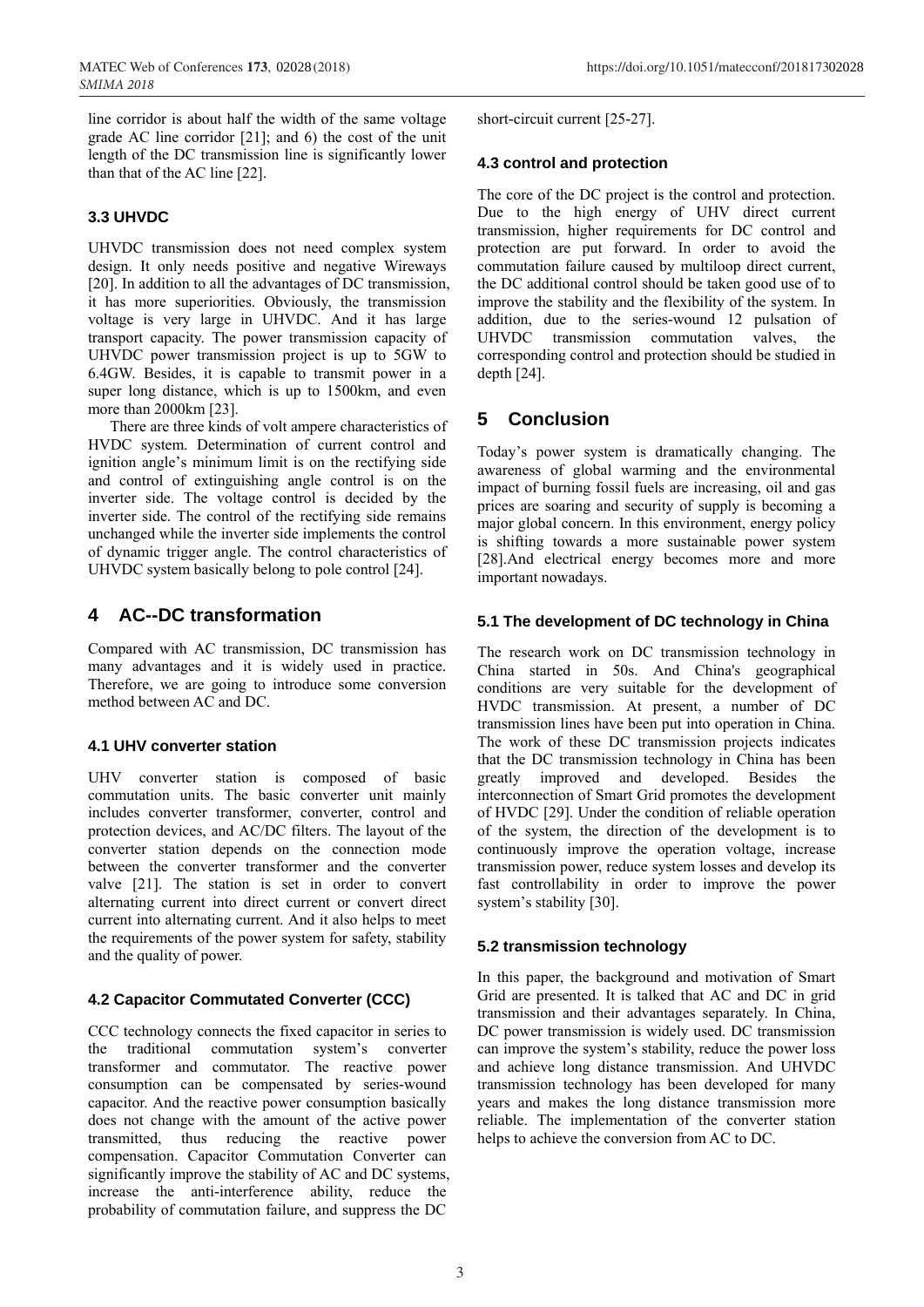#### **5.3 prospects for development**

UHVDC transmission technology conforms to the development rule of the power industry and the development direction of the power grid technology [31]. It has a broad application prospect in China. China's 'west to east transmission' strategy requires that the transmission projects have greater power transmission capacity and higher transmission efficiency. UHVDC transmission is one of the key technologies to meet this requirement [17]. According to the national conditions of China and other countries' research experience of UHVDC, we set up a test base for UHVDC [32].

DC transmission will take a very important position in the development of China's power grid. China should focus on the development of DC transmission technology and UHVDC transmission technology. Combining China's exclusive power grid structure, the corresponding control and protection technology and system stability technology are studied to improve the reliability of the DC transmission. DC power transmission technology is bound to drive the development of modern power system. We should do well in the research, planning and construction of DC transmission. This is the need of the development of China's power grid [33].

#### **Reference**

- 1. Livieratos S, Vogiatzaki V E, Cottis P G. A Generic Framework for the Evaluation of the Benefits Expected from the Smart Grid [J]. Energies, 2013, 6(2):988-1008.
- 2. Bakker E J. Energie- en CO2-besparingspotentieel van micro-wkk in Nederland (2010-2030) [J]. 2008.
- 3. Molderink A, Bakker V, Bosman M G C, et al. Management and Control of Domestic Smart Grid Technology[J]. IEEE Transactions on Smart Grid, 2010, 1(2):109-119.
- 4. Hiskens I A. What's smart about the smart grid? [C]. Design Automation Conference. IEEE, 2010:937-939.
- 5. Rahimi F, Ipakchi A. Demand Response as a Market Resource under the Smart Grid Paradigm [J]. IEEE Transactions on Smart Grid, 2010, 1(1):82-88.
- 6. IEEE. The Smart Grid: Opportunities for Industry and How IEEE Can Help[R]. 2011
- 7. Kumar R, Ray P D, Reed C. Smart grid: An electricity market perspective[C]. Innovative Smart Grid Technologies (ISGT), 2011 IEEE PES. IEEE, 2011: 1-8.
- 8. Chen S Y, Song S F, Lan-Xin L I, et al. Survey on Smart Grid Technology [J]. Power System Technology, 2009, 33(8):1-7.
- 9. He H. F. Intelligent revolution of smart grid [R]. 2009
- 10. Anonymous. "Smart grid" contributes to the innovation and development of China's power industry [J]. Power world, 2007 (1): 67-67.
- 11. Miller F P, Vandome A F, Mcbrewster J. Energy Independence and Security Act of 2007[M]. Alphascript Publishing, 2010.
- 12. Wu J D. Smart grid and China interactive power grid innovation and development [J]. Power grid and clean energy, 2009, 25 (4): 5-8.
- 13. Zhang W L, Liu Z Z, Wang M J, etc. Research progress and development trend of smart grid [J]. Power grid technology, 2009, 33 (13): 1-11.
- 14. WU F X. Domestic and international smart grid technology development status [J]. Electric switch, 2012, 50 (2): 3-6.
- 15. Su R. Danish island test smart grid [J]. World science, 2013 (10): 27-28.
- 16. Wang J Y, Ma S C, Tong J, etc. Development trend and key technology of grid and analysis [J]. Power system technology, 2016, 40 (2): 491-499.
- 17. Li L Z.Technical features and engineering applications of UHVDC power transmission [J]. Power equipment, 2006, 7 (3): 1-4.
- 18. Ceng Q Y. Reliability analysis of UHV AC / DC transmission system [J]. Power grid technology, 2013, 37 (10): 2681-2688.
- 19. Chen Y. The characteristics of HVDC transmission and HVAC transmission [J]. Modern manufacturing, 2011 (15): 17-18.
- 20. Krishanayya P C S. An evaluation of the R&D requirements or developing HVDC converter stations for voltage above 600kV[C].CIGRE 1988 Section, 14-07.
- 21. Xiao-Li L I, Chen Z S. Summary of Ultrahigh Voltage Direct Current Transmission Technology [J]. Guangxi Electric Power, 2009.
- 22. Huang F, Qi Y. HVDC transmission characteristics and prospects [J]. China science and technology information, 2013 (2): 47-47.
- 23. Li F, Li X Y.A summary of UHVDC related problems [J]. Sichuan electric power technology, 2006, 29 (6): 13-19.
- 24. Tao Y, Ma W M, Ma Y L, etc. Control characteristics of UHVDC transmission system [J]. Power grid technology, 2006, 30 (22): 1-4.
- 25. Yang F Y, Zheng X U. Study on Capacitor Commutated Converter Applied in HVDC Projects [J]. Proceedings of the Csee, 2008, 28(7):1-5.
- 26. Su D, Xu Z. HVDC and flexible AC transmission control device: application of static inverter in power system [M]. Mechanical Industry Press, 2008.
- 27. Gole A M, Meisingset M. Capacitor commutated converters for long-cable HVDC transmission [J]. Power Engineering Journal, 2002, 16(3):129-134.
- 28. Knab S, Strunz K, Lehmann H. Smart Grid: The Central Nervous System for Power Supply - New Paradigms, New Challenges, New Services [J]. Social Science Electronic Publishing, 2010.